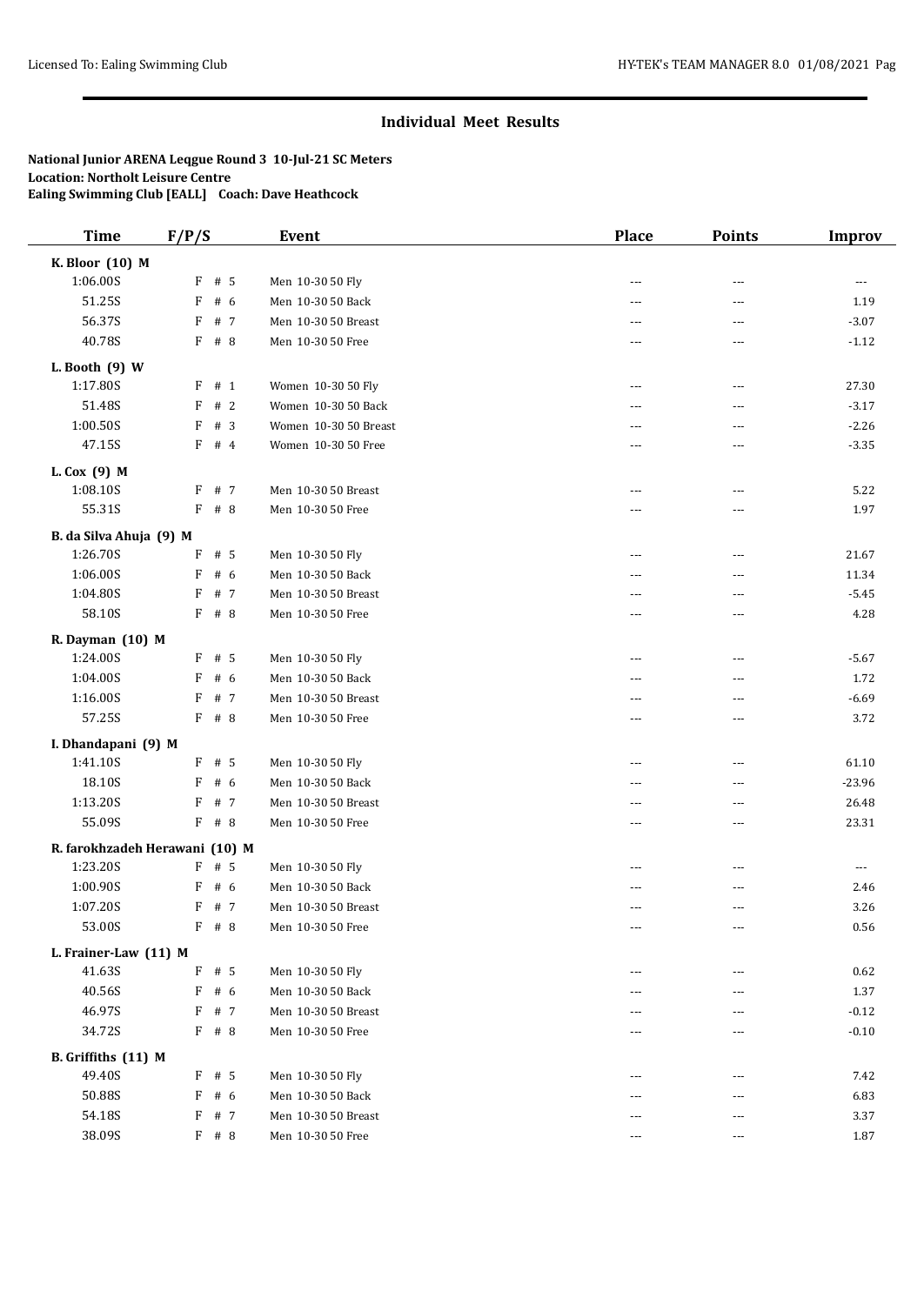| <b>Time</b>           | F/P/S               | <b>Event</b>          | <b>Place</b>      | <b>Points</b>            | <b>Improv</b>        |
|-----------------------|---------------------|-----------------------|-------------------|--------------------------|----------------------|
| N. Harvey (11) M      |                     |                       |                   |                          |                      |
| 54.09S                | $F$ # 5             | Men 10-30 50 Fly      | ---               | ---                      | 5.11                 |
| 50.53S                | $\mathbf{F}$<br># 6 | Men 10-30 50 Back     | $- - -$           | $---$                    | 3.12                 |
| 57.34S                | # 7<br>F            | Men 10-30 50 Breast   | ---               | ---                      | 3.50                 |
| 41.06S                | F # 8               | Men 10-30 50 Free     | ---               | ---                      | 0.69                 |
| J. Hovell (9) M       |                     |                       |                   |                          |                      |
| 1:16.50S              | $F$ # 5             | Men 10-30 50 Fly      | $\overline{a}$    | $\cdots$                 | 3.71                 |
| 58.07S                | # $6$<br>F          | Men 10-30 50 Back     | $\sim$ $\sim$     | $\overline{a}$           | 7.43                 |
| 1:09.32S              | F<br># 7            | Men 10-30 50 Breast   | ---               | ---                      | 1.79                 |
| 48.41S                | $F$ # 8             | Men 10-30 50 Free     | $\cdots$          | ---                      | 3.44                 |
|                       |                     |                       |                   |                          |                      |
| T. Hovell (11) W      |                     |                       |                   |                          |                      |
| 47.43S                | F<br># 1            | Women 10-30 50 Fly    | $\sim$            | $\overline{\phantom{a}}$ | $\scriptstyle\cdots$ |
| 41.40S                | # 2<br>F            | Women 10-30 50 Back   | $\overline{a}$    | ---                      | 0.84                 |
| 49.37S                | F<br>#3             | Women 10-30 50 Breast | ---               | ---                      | $-0.25$              |
| 34.75S                | $F$ # 4             | Women 10-30 50 Free   | $\overline{a}$    | ---                      | 1.28                 |
| A. Ibrahim (9) W      |                     |                       |                   |                          |                      |
| 1:21.90S              | F # 1               | Women 10-30 50 Fly    | $- - -$           | $---$                    | $\scriptstyle\cdots$ |
| 1:03.60S              | F<br>#2             | Women 10-30 50 Back   | ---               | ---                      | $-3.05$              |
| 1:11.60S              | F<br># 3            | Women 10-30 50 Breast | $- - -$           | ---                      | $-1.90$              |
| 45.56S                | $F$ # 4             | Women 10-30 50 Free   | $\overline{a}$    | ---                      | $-15.03$             |
| I. Ingleton (11) W    |                     |                       |                   |                          |                      |
| 43.52S                | # 1<br>F            | Women 10-30 50 Fly    | $\overline{a}$    | $\overline{a}$           | 24.33                |
| 41.79S                | #2<br>F             | Women 10-30 50 Back   | ---               | ---                      | 0.16                 |
| 47.32S                | # $3$<br>F          | Women 10-30 50 Breast | ---               | ---                      | 0.66                 |
| 34.12S                | F<br>#4             | Women 10-30 50 Free   | ---               | ---                      | $-0.67$              |
| A. Ingram (10) W      |                     |                       |                   |                          |                      |
| 56.53S                | F # 1               | Women 10-30 50 Fly    | ---               | ---                      | 0.59                 |
| 50.44S                | #2<br>F             | Women 10-30 50 Back   | $- - -$           | $---$                    | 0.56                 |
| 57.53S                | # 3<br>F            | Women 10-30 50 Breast | $\overline{a}$    | ---                      | $-2.50$              |
| 41.17S                | $F$ # 4             | Women 10-30 50 Free   | ---               | ---                      | $-2.58$              |
|                       |                     |                       |                   |                          |                      |
| A. Krasnodebski (9) M |                     |                       |                   |                          |                      |
| 1:09.00S              | F<br># 5            | Men 10-30 50 Fly      | ---               | ---                      | 13.04                |
| 50.53S                | F # 6               | Men 10-30 50 Back     | $\qquad \qquad -$ | ---                      | 1.34                 |
| 1:11.60S              | F<br># 7            | Men 10-30 50 Breast   | ---               | $\overline{\phantom{a}}$ | $-3.75$              |
| 45.56S                | F # 8               | Men 10-30 50 Free     | $\cdots$          | $\qquad \qquad -$        | $-3.59$              |
| C. Kwok (10) M        |                     |                       |                   |                          |                      |
| 1:01.00S              | $F$ # 5             | Men 10-30 50 Fly      | $---$             | $\cdots$                 | $-2.00$              |
| 52.38S                | F<br># 6            | Men 10-30 50 Back     |                   | ---                      | 2.94                 |
| 53.97S                | F<br># 7            | Men 10-30 50 Breast   |                   |                          | 0.94                 |
| 42.97S                | $F$ # 8             | Men 10-30 50 Free     | ---               | ---                      | 0.13                 |
| E. Loud (9) W         |                     |                       |                   |                          |                      |
| 1:12.00S              | F # 1               | Women 10-30 50 Fly    | $\cdots$          | $\cdots$                 | $\cdots$             |
| 55.81S                | F<br>#2             | Women 10-30 50 Back   | ---               | ---                      | ---                  |
| 1:09.00S              | #3<br>F             | Women 10-30 50 Breast | $---$             | ---                      | ---                  |
| 48.72S                | $F$ # 4             | Women 10-30 50 Free   | ---               | ---                      | ---                  |
|                       |                     |                       |                   |                          |                      |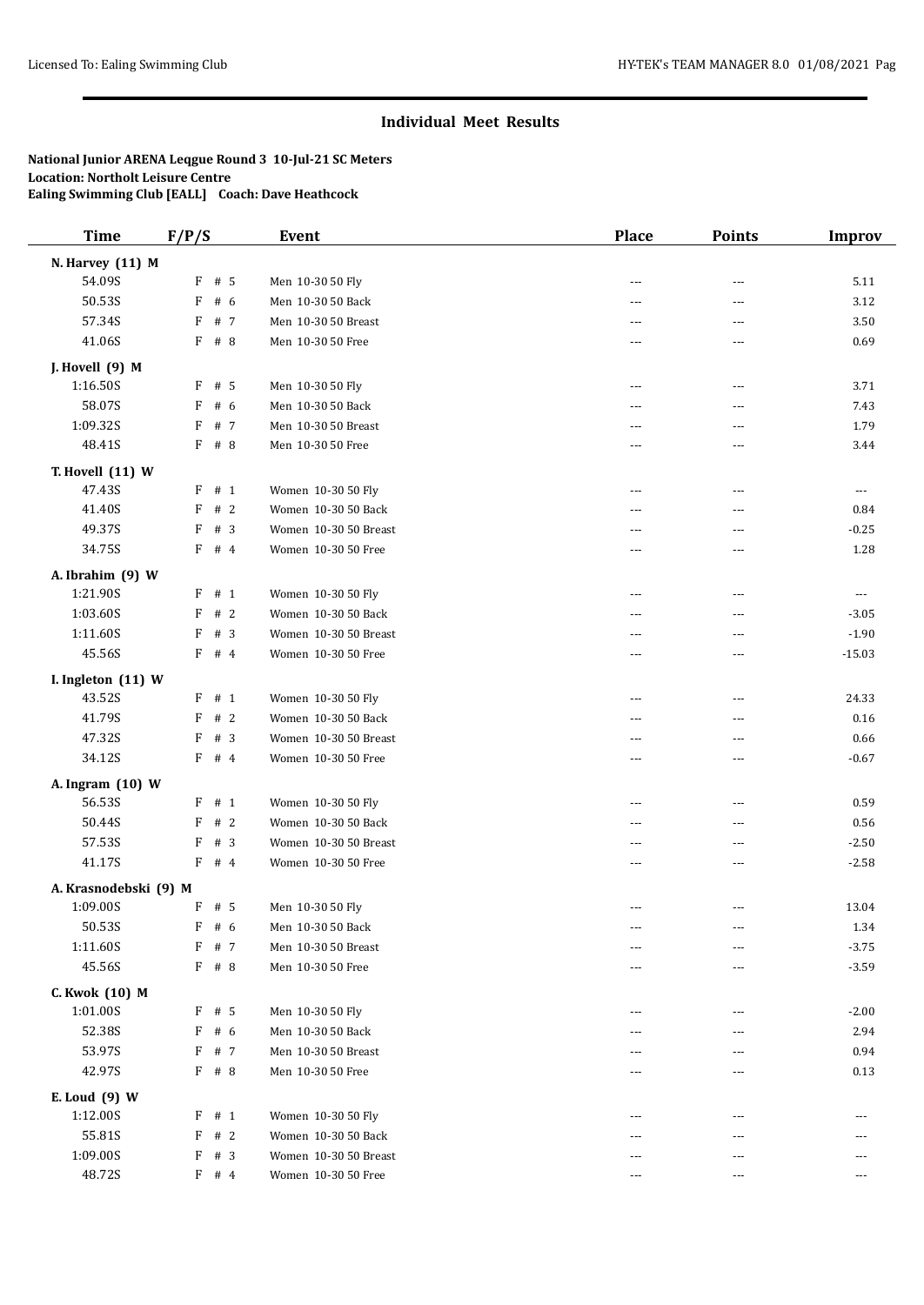| <b>Time</b>             | F/P/S              | <b>Event</b>          | <b>Place</b>   | <b>Points</b>            | <b>Improv</b>        |
|-------------------------|--------------------|-----------------------|----------------|--------------------------|----------------------|
| G. Macintyre (12) W     |                    |                       |                |                          |                      |
| 45.18S                  | $F$ # 1            | Women 10-30 50 Fly    | $\overline{a}$ | ---                      | $-0.01$              |
| 41.78S                  | # 2<br>F           | Women 10-30 50 Back   | $- - -$        | ---                      | 0.31                 |
| 49.41S                  | #3<br>F            | Women 10-30 50 Breast | $\sim$         | $\overline{a}$           | $-1.62$              |
| 35.28S                  | $F$ # 4            | Women 10-30 50 Free   | ---            | ---                      | $-0.88$              |
| K. Madani (9) M         |                    |                       |                |                          |                      |
| 1:10.40S                | $F$ # 5            | Men 10-30 50 Fly      | $\overline{a}$ | $\cdots$                 | $\sim$ $\sim$ $\sim$ |
| 1:05.60S                | F<br># 6           | Men 10-30 50 Back     | $- - -$        | ---                      | 0.43                 |
| 1:08.50S                | F<br># 7           | Men 10-30 50 Breast   | $\sim$ $\sim$  | ---                      | 2.70                 |
| 49.31S                  | $F$ # 8            | Men 10-30 50 Free     | ---            | ---                      | $\ldots$             |
| J. Malik (10) W         |                    |                       |                |                          |                      |
| 1:21.00S                | F<br>#1            | Women 10-30 50 Fly    | $\overline{a}$ | $\overline{\phantom{a}}$ | $-1.47$              |
| 1:08.635                | #2<br>F            | Women 10-30 50 Back   | $- - -$        | $---$                    | 7.88                 |
| 1:08.94S                | F<br># 3           | Women 10-30 50 Breast | ---            | $\overline{\phantom{a}}$ | 1.41                 |
| 54.50S                  | $\mathbf{F}$<br>#4 | Women 10-30 50 Free   | $- - -$        | ---                      | $-0.50$              |
| F. Merlo (10) M         |                    |                       |                |                          |                      |
| 1:01.25S                | F # 6              | Men 10-30 50 Back     | $\overline{a}$ | $\cdots$                 | 4.67                 |
| 2:37.52S                | F<br># 7           | Men 10-30 50 Breast   | $\sim$ $\sim$  | ---                      | 86.84                |
| 55.22S                  | $F$ # 8            | Men 10-30 50 Free     | ---            | ---                      | 3.41                 |
| A. Messis (9) M         |                    |                       |                |                          |                      |
| 58.47S                  | $F$ # 5            | Men 10-30 50 Fly      | $\overline{a}$ | $\overline{a}$           | $-6.84$              |
| 59.72S                  | F<br># 6           | Men 10-30 50 Back     | $- - -$        | $\overline{a}$           | 5.03                 |
| 54.03S                  | F<br># 7           | Men 10-30 50 Breast   | ---            | ---                      | $-8.75$              |
| 45.50S                  | $F$ # 8            | Men 10-30 50 Free     | $- - -$        | ---                      | 0.72                 |
| E. Miller $(9)$ W       |                    |                       |                |                          |                      |
| 59.03S                  | F # 1              | Women 10-30 50 Fly    | $- - -$        | ---                      | $-2.22$              |
| 50.47S                  | #2<br>F            | Women 10-30 50 Back   | $\sim$ $\sim$  | ---                      | $-0.78$              |
| 1:03.80S                | # $3$<br>F         | Women 10-30 50 Breast | $- - -$        | ---                      | $-5.33$              |
| 44.81S                  | $F$ # 4            | Women 10-30 50 Free   | $\sim$         | $\overline{a}$           | 0.21                 |
| S. Miller (9) M         |                    |                       |                |                          |                      |
| 1:01.30S                | $F$ # 5            | Men 10-30 50 Fly      | $- - -$        | $---$                    | $-12.26$             |
| 1:15.00S                | F # 7              | Men 10-30 50 Breast   | $\sim$ $\sim$  | ---                      | 1.72                 |
| 54.18S                  | F # 8              | Men 10-30 50 Free     | $\cdots$       | $\scriptstyle\cdots$     | $-0.23$              |
| N. Ng (10) M            |                    |                       |                |                          |                      |
| 1:17.70S                | $F$ # 5            | Men 10-30 50 Fly      | ---            | $\cdots$                 | 5.63                 |
| 52.75S                  | F<br># 6           | Men 10-30 50 Back     | ---            | ---                      | 1.66                 |
| 1:10.00S                | F<br># 7           | Men 10-30 50 Breast   |                | ---                      | 7.21                 |
| 47.35S                  | $F$ # 8            | Men 10-30 50 Free     | $---$          | $\cdots$                 | 4.76                 |
| $D. O'$ Keeffe $(11)$ W |                    |                       |                |                          |                      |
| 48.85S                  | $F$ # 1            | Women 10-30 50 Fly    | $--$           | $---$                    | $-0.70$              |
| 45.56S                  | F<br>#2            | Women 10-30 50 Back   | $---$          | $---$                    | 1.30                 |
| 49.22S                  | F # 3              | Women 10-30 50 Breast | ---            | ---                      | $-0.43$              |
| 37.44S                  | $F$ # 4            | Women 10-30 50 Free   | ---            | ---                      | $-1.25$              |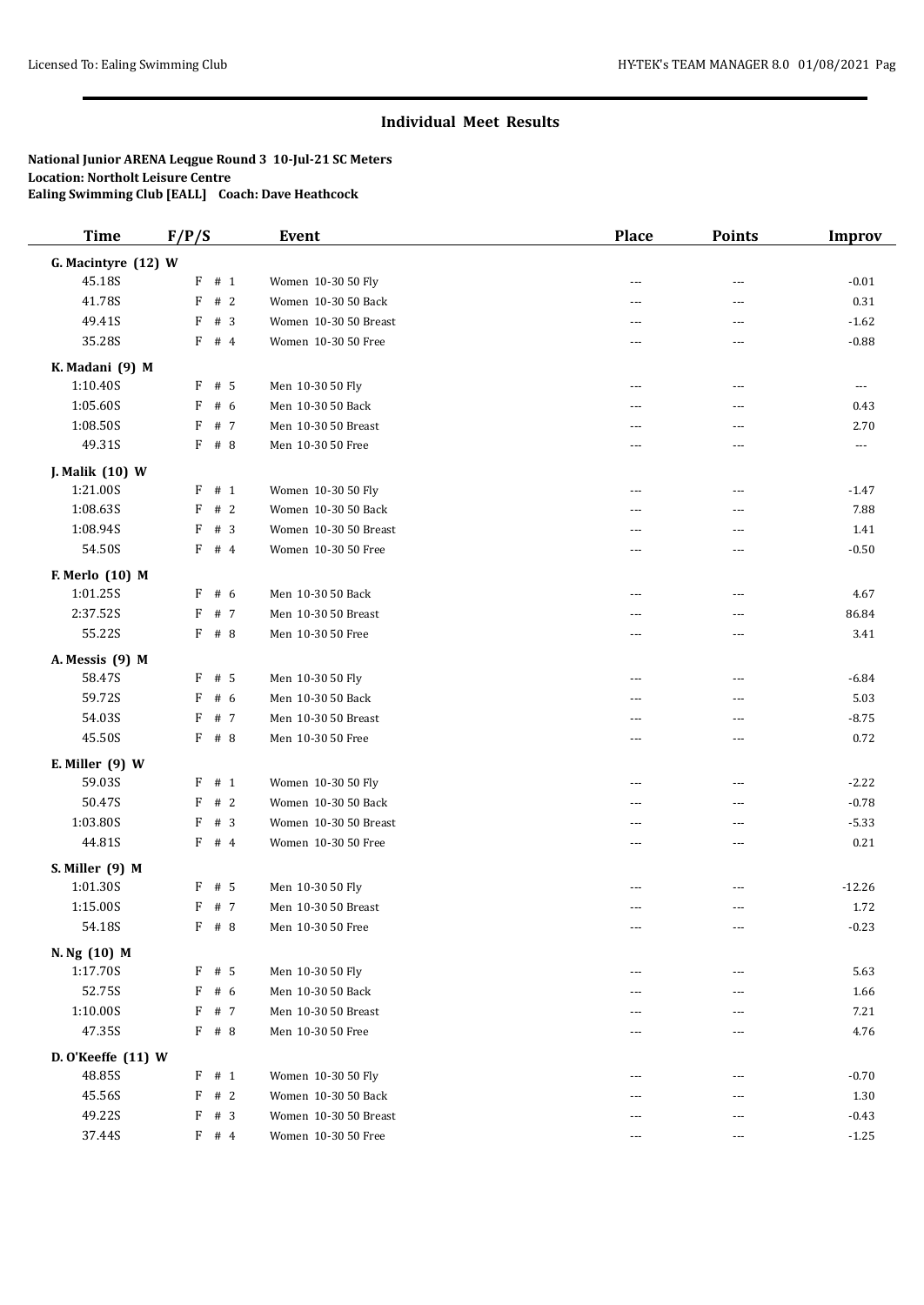| <b>Time</b>                    | F/P/S      | <b>Event</b>                              | <b>Place</b>             | <b>Points</b>            | <b>Improv</b>        |
|--------------------------------|------------|-------------------------------------------|--------------------------|--------------------------|----------------------|
| H. Parreno (10) W              |            |                                           |                          |                          |                      |
| 1:24.31S                       | $F$ # 1    | Women 10-30 50 Fly                        | $\sim$                   | ---                      | 13.59                |
| 57.31S                         | # 2<br>F   | Women 10-30 50 Back                       | $- - -$                  | ---                      | 2.81                 |
| 1:03.40S                       | #3<br>F    | Women 10-30 50 Breast                     | $\sim$                   | $\overline{a}$           | 1.37                 |
| 49.03S                         | F # 4      | Women 10-30 50 Free                       | ---                      | ---                      | 1.06                 |
|                                |            |                                           |                          |                          |                      |
| L. Peters $(10)$ W<br>1:04.60S | $F$ # 1    | Women 10-30 50 Fly                        | $\overline{a}$           | $\overline{\phantom{a}}$ | $\sim$ $\sim$ $\sim$ |
| 52.22S                         | # 2<br>F   | Women 10-30 50 Back                       | $- - -$                  | ---                      | $-1.26$              |
| 1:03.40S                       | # $3$<br>F | Women 10-30 50 Breast                     | $- - -$                  | ---                      | 3.15                 |
| 44.97S                         | $F$ # 4    | Women 10-30 50 Free                       | ---                      | ---                      | 1.08                 |
|                                |            |                                           |                          |                          |                      |
| D. Pytlowany (9) W             |            |                                           |                          |                          |                      |
| 1:19.00S                       | F<br># 1   | Women 10-30 50 Fly                        | $\overline{a}$           | $\overline{\phantom{a}}$ | 9.38                 |
| 1:00.00S                       | #2<br>F    | Women 10-30 50 Back                       | $- - -$                  | $---$                    | 8.37                 |
| 1:08.00S                       | #3<br>F    | Women 10-30 50 Breast                     | ---                      | $\overline{\phantom{a}}$ | 4.31                 |
| 50.25S                         | F<br>#4    | Women 10-30 50 Free                       | $- - -$                  | ---                      | 5.22                 |
| N. Rodgers (10) M              |            |                                           |                          |                          |                      |
| 47.23S                         | $F$ # 5    | Men 10-30 50 Fly                          | $\overline{a}$           | $\frac{1}{2}$            | 29.73                |
| 44.17S                         | F<br># 6   | Men 10-30 50 Back                         | $\sim$ $\sim$            | ---                      | 0.79                 |
| 53.22S                         | F<br># 7   | Men 10-30 50 Breast                       | $- - -$                  | ---                      | 1.53                 |
| 35.28S                         | $F$ # 8    | Men 10-30 50 Free                         | $- - -$                  | $\overline{a}$           | $-1.66$              |
| R. Sharma (10) W               |            |                                           |                          |                          |                      |
| 51.28S                         | # 1<br>F   | Women 10-30 50 Fly                        | $\sim$                   | $---$                    | 1.19                 |
| 46.60S                         | # 2<br>F   | Women 10-30 50 Back                       | ---                      | ---                      | $-2.37$              |
| 55.65S                         | #3<br>F    | Women 10-30 50 Breast                     | $---$                    | ---                      | 0.58                 |
| 39.09S                         | F<br>#4    | Women 10-30 50 Free                       | $\sim$ $\sim$            | ---                      | $-1.85$              |
|                                |            |                                           |                          |                          |                      |
| E. Swift (10) W<br>52.72S      | F<br># 1   |                                           | $\sim$                   | ---                      | 2.27                 |
| 50.53S                         | # 2        | Women 10-30 50 Fly<br>Women 10-30 50 Back |                          | $---$                    |                      |
|                                | F          |                                           | $- - -$                  |                          | 0.19                 |
| 58.25S                         | # $3$<br>F | Women 10-30 50 Breast                     | $\sim$                   | $\overline{a}$           | 1.90                 |
| 42.88S                         | F<br>#4    | Women 10-30 50 Free                       | ---                      | ---                      | $-0.72$              |
| S. Taheri (9) W                |            |                                           |                          |                          |                      |
| 1:10.60S                       | $F$ # 1    | Women 10-30 50 Fly                        | ---                      | $\overline{a}$           | $-0.91$              |
| 1:02.40S                       | F # 2      | Women 10-30 50 Back                       | $\overline{\phantom{a}}$ | $\overline{\phantom{a}}$ | $-1.07$              |
| 1:02.80S                       | F<br>#3    | Women 10-30 50 Breast                     | ---                      | $\cdots$                 | $-4.92$              |
| 56.06S                         | $F$ # 4    | Women 10-30 50 Free                       | ---                      | ---                      | 2.81                 |
| M. Tran (11) W                 |            |                                           |                          |                          |                      |
| 46.94S                         | $F$ # 1    | Women 10-30 50 Fly                        | ---                      | $\overline{\phantom{a}}$ | 0.55                 |
| 42.69S                         | F # 2      | Women 10-30 50 Back                       | $---$                    | ---                      | 0.47                 |
| 47.22S                         | F<br>#3    | Women 10-30 50 Breast                     | ---                      | ---                      | 0.16                 |
| 34.81S                         | $F$ # 4    | Women 10-30 50 Free                       | ---                      | ---                      | $-2.15$              |
| S. Tran (10) W                 |            |                                           |                          |                          |                      |
| 55.75S                         | F # 1      | Women 10-30 50 Fly                        | ---                      | $\cdots$                 | $-3.95$              |
| 47.93S                         | F<br>#2    | Women 10-30 50 Back                       | $---$                    | ---                      | $-0.82$              |
| 57.09S                         | #3<br>F    | Women 10-30 50 Breast                     |                          | ---                      | $-0.28$              |
|                                |            |                                           |                          | $\frac{1}{2}$            |                      |
| 40.44S                         | $F$ # 4    | Women 10-30 50 Free                       | $---$                    |                          | $-2.15$              |